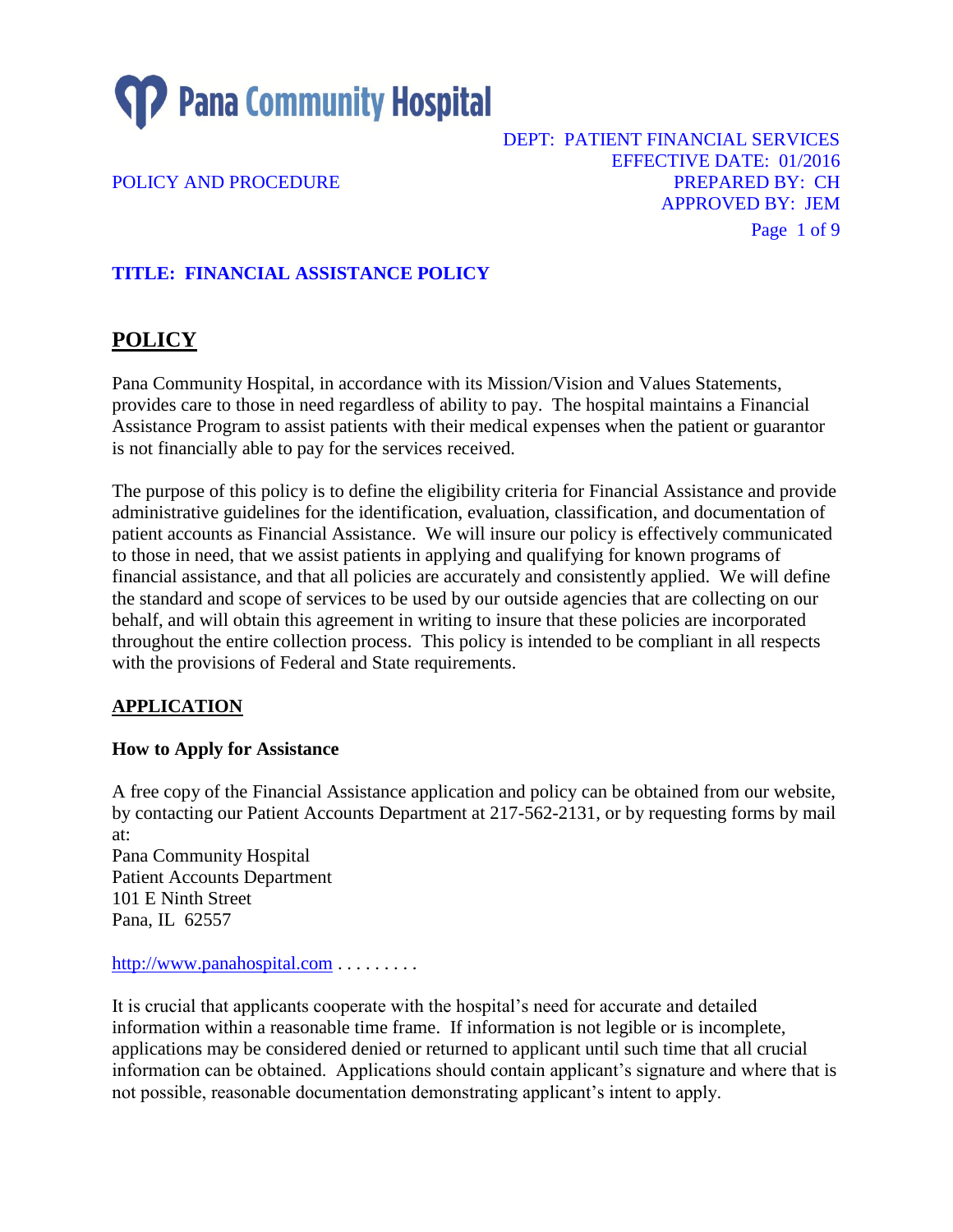

### DEPT: PATIENT FINANCIAL SERVICES EFFECTIVE DATE: 01/2016 POLICY AND PROCEDURE **POLICY AND PROCEDURE PREPARED BY: CH** APPROVED BY: JEM Page 2 of 9

# **TITLE: FINANCIAL ASSISTANCE POLICY**

The absence of any requested application data would subject the application to management discretion and possible denial.

Once Financial Assistance status is determined, it will be applied to all eligible accounts and will be valid for a period of 12 months from date of determination and retroactively for 12 months.

Once a complete Financial Assistance application has been received in the Patient Financial Services department, the hospital will not pursue collection action until the application has been processed as approved or denied.

## **PATIENT QUALIFICATION & ELIGIBILITY FOR FINANCIAL ASSISTANCE:**

A patient is eligible for Financial Assistance based upon an individual or family income as defined on the current year's U.S. Department of Health and Human Services Poverty Guidelines. A patient with income less than or equal to 200% of the poverty guidelines is eligible for a 100% discount as identified in the schedule of discounts.

#### **Schedule of Discounts Based on Gross Family Income**

| % of HHS Poverty Guidelines | % of Discount |
|-----------------------------|---------------|
| $0 - 200 %$                 | 100 $\%$      |

Pana Community Hospital utilizes the Federal Poverty Guidelines published annually by the U.S. Department of Health and Human Services.

### **PATIENT QUALIFICATION & ELIGIBILITY FOR PRESUMPTIVE ELIGIBILITY:**

Patients or their families who demonstrate one of the criteria listed below are eligible to receive Financial Assistance once proof of income is received and reviewed. Proof of expenses are not required to process a presumptive eligibility application. Presumptive Eligibility can be demonstrated by one or more of the following criteria: enrollment in certain federal or state programs (See list of programs below), homelessness, mental incapacitation with no one to act on patient's behalf, Medicaid eligibility (but not on the date of service or for non-covered service), recent personal bankruptcy, deceased with no estate, incarceration in a penal institution, and affiliation with a religious order and vow of poverty.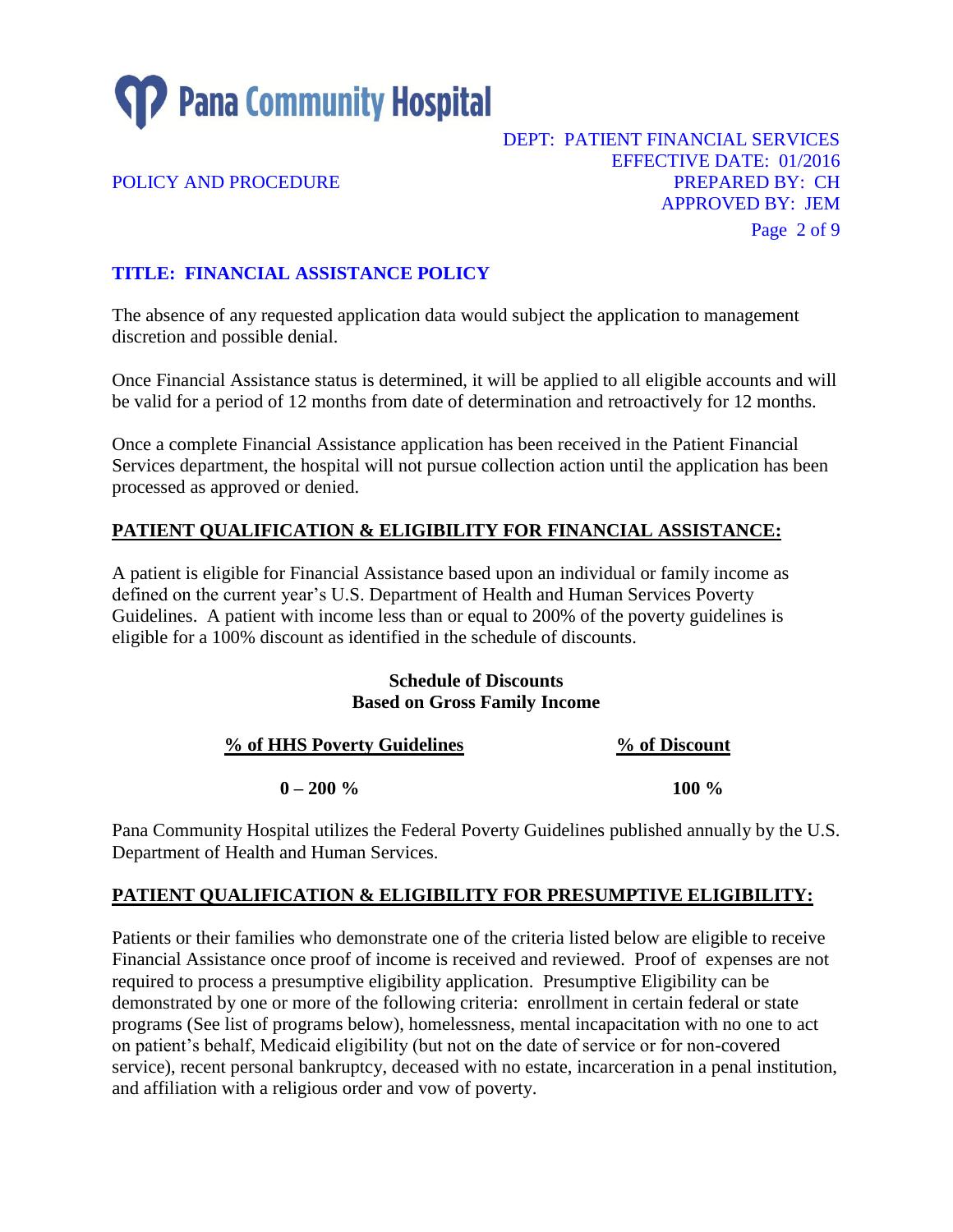

### DEPT: PATIENT FINANCIAL SERVICES EFFECTIVE DATE: 01/2016 POLICY AND PROCEDURE **POLICY AND PROCEDURE PREPARED BY: CH** APPROVED BY: JEM Page 3 of 9

# **TITLE: FINANCIAL ASSISTANCE POLICY**

List of Federal and State Programs that demonstrate Presumptive Eligibility upon proof of enrollment: WIC (Women, Infants and Children Nutrition Program), SNAP (Supplemental Nutrition and Assistance Program), Illinois Free Breakfast/Lunch Program, Low Income Home Energy Assistance Program, enrollment in an organized community-based medical assistance program with low-income criteria, grant recipient for assistance for medical services, Medicaid eligible, TANF (Temporary Assistance for Needy Families), and the Illinois Housing Development Authority's Rental Housing Support Program.

Presumptive Eligibility Screening: All uninsured patients will be screened during the registration process to determine Presumptive Eligibility status using a screening form designed for this purpose. If it is determined that the patient may qualify for assistance, income and asset documentation will be requested from the patient. Documentation must be provided within 6 months of the date of service. When documentation is provided, the application will be processed for Financial Assistance discount. If documentation is not provided or it is otherwise determined that the patient does not qualify for presumptive eligibility normal collection procedures will proceed.

### **ELIGIBLE EXPENSES**

Consideration of medical services for Financial Assistance can occur at any time before, during, or after services are rendered.

Financial Assistance is applicable to all emergency medical care and "medically necessary" health care services.

"Medically Necessary" means any inpatient or outpatient hospital service, including pharmaceuticals or supplies provided by a hospital to a patient, covered under Title XVIII of the Federal Social Security Act. A "medically necessary" service does not include any of the following:

- Non-medical services such as social and vocational services.
- Elective cosmetic surgery, but not plastic surgery designed to correct disfigurement caused by injury, illness, or congenital defect or deformity.
- Services which could have been safely performed in another facility free of charge, which were knowingly refused by the patient.
- Services which could have been paid by a third-party payer if the patient had not failed to provide the information requested to enroll in the sponsored benefit.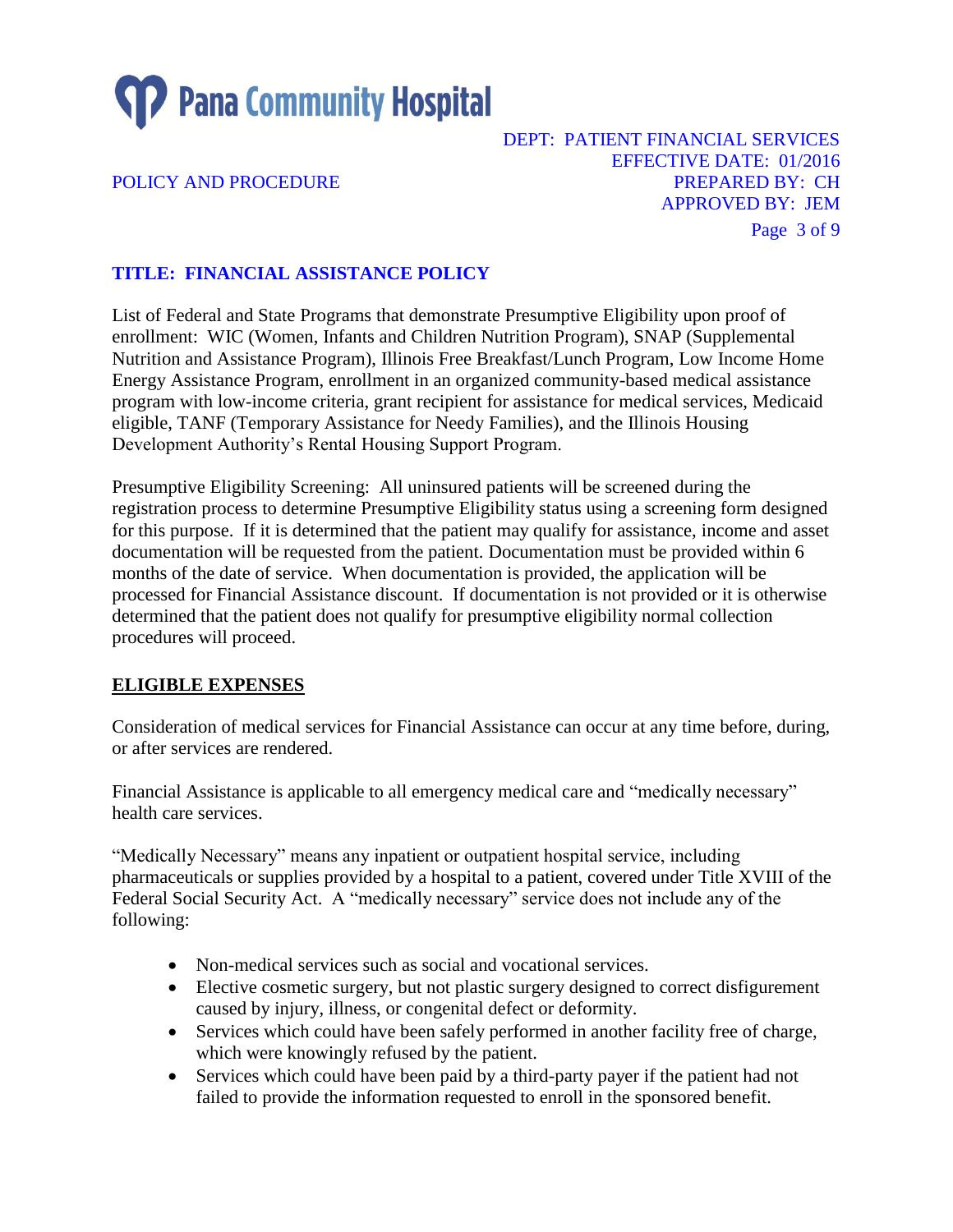# **SP** Pana Community Hospital

### DEPT: PATIENT FINANCIAL SERVICES EFFECTIVE DATE: 01/2016 POLICY AND PROCEDURE **POLICY AND PROCEDURE PREPARED BY: CH** APPROVED BY: JEM Page 4 of 9

# **TITLE: FINANCIAL ASSISTANCE POLICY**

- Any procedure not covered by a third-party payer, despite being deemed to be medically necessary, due to the patient's failure to follow payer guidelines and procedures. Examples include dental procedures, services provided in a noncontracted hospital, the patient's failure to receive precertification/authorization or a physician's failure to submit proper documentation to obtain precertification/authorization.
- Elective sterilization and birth control procedures.
- Cardiac Rehab Phase III and Maintenance Therapy.

### **OTHER PROVIDERS**

Services provided by the following providers are not included in the patient's account at Pana Communty Hospital and will be billed separately from the provider's billing office. These services will not be considered for Financial Assistance based on this policy. Contact the provider office for patient account information:

| Pathology:              | <b>KMB</b> Service Corporation<br>P O Box 5308<br>Peoria, IL 61601-5308<br>877-556-3955              |
|-------------------------|------------------------------------------------------------------------------------------------------|
| Radiologist:            | Clinical Radiologists, S.C.<br>2040 W Iles Ave, Ste. C<br>Springfield, IL 62704-4183<br>800-255-8388 |
| Primary Care Physician: | <b>Community Medical Clinic</b><br>101 E. Ninth St. Ste 105<br>Pana, IL 62557<br>217-562-2544        |
| Primary Care Physician: | Pana Medical Group<br>217 S. Locust<br>Pana, IL 62557<br>217-562-2143                                |
| Surgeon:                | Dr Philip Alward<br>304 W Hay Ste #311                                                               |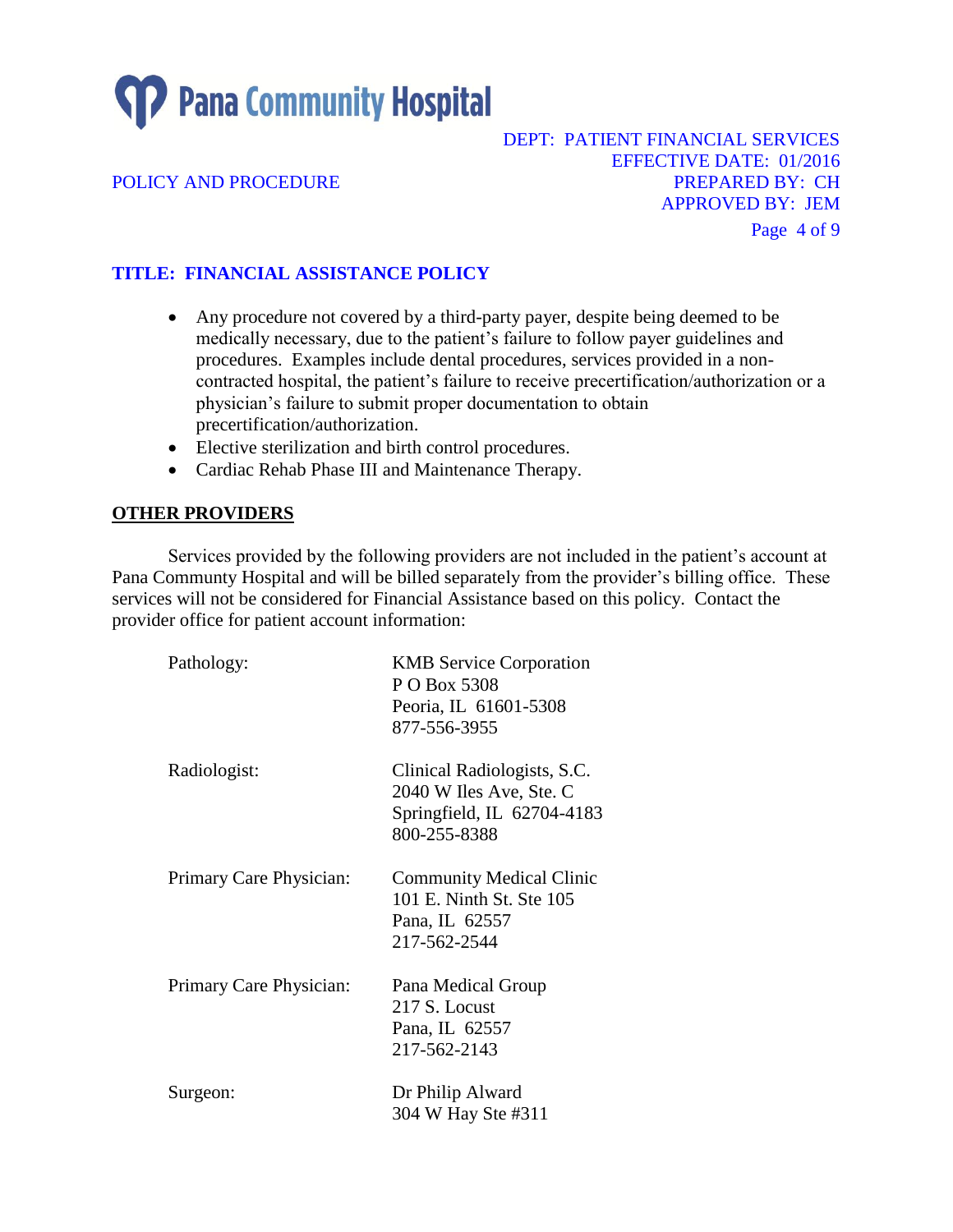**SP** Pana Community Hospital

DEPT: PATIENT FINANCIAL SERVICES EFFECTIVE DATE: 01/2016 POLICY AND PROCEDURE **POLICY AND PROCEDURE** APPROVED BY: JEM Page 5 of 9

#### **TITLE: FINANCIAL ASSISTANCE POLICY**

Decatur, IL 62526 217-877-5050

Dr John Kefalas 1770 E Lake Shore Dr #1 Decatur, IL 62521 217-425-2600

Dr. Richard Brown Prairie Podiatry 2070 W Iles Ave Springfield, IL 62704 217-698-6228

Specialty clinic consultations and office visits:

Prairie Cardiovascular Consultants 619 E Mason St Springfield, IL 62701 217-788-0706

ENTA Allergy, Head & Neck Institute 101 W. McKinley Ave. Decatur, IL 62526 217-876-3682

Kidney Specialist of Central IL 441 W. Hay St. Decatur, IL 62526 217-876-6860

Dr. Rana H. Mahmood 304 W. Hay St. Ste 214 Decatur, IL 62526 217-872-5943

Vita Center for Women 1 Memorial Dr #300 Decatur, IL 62526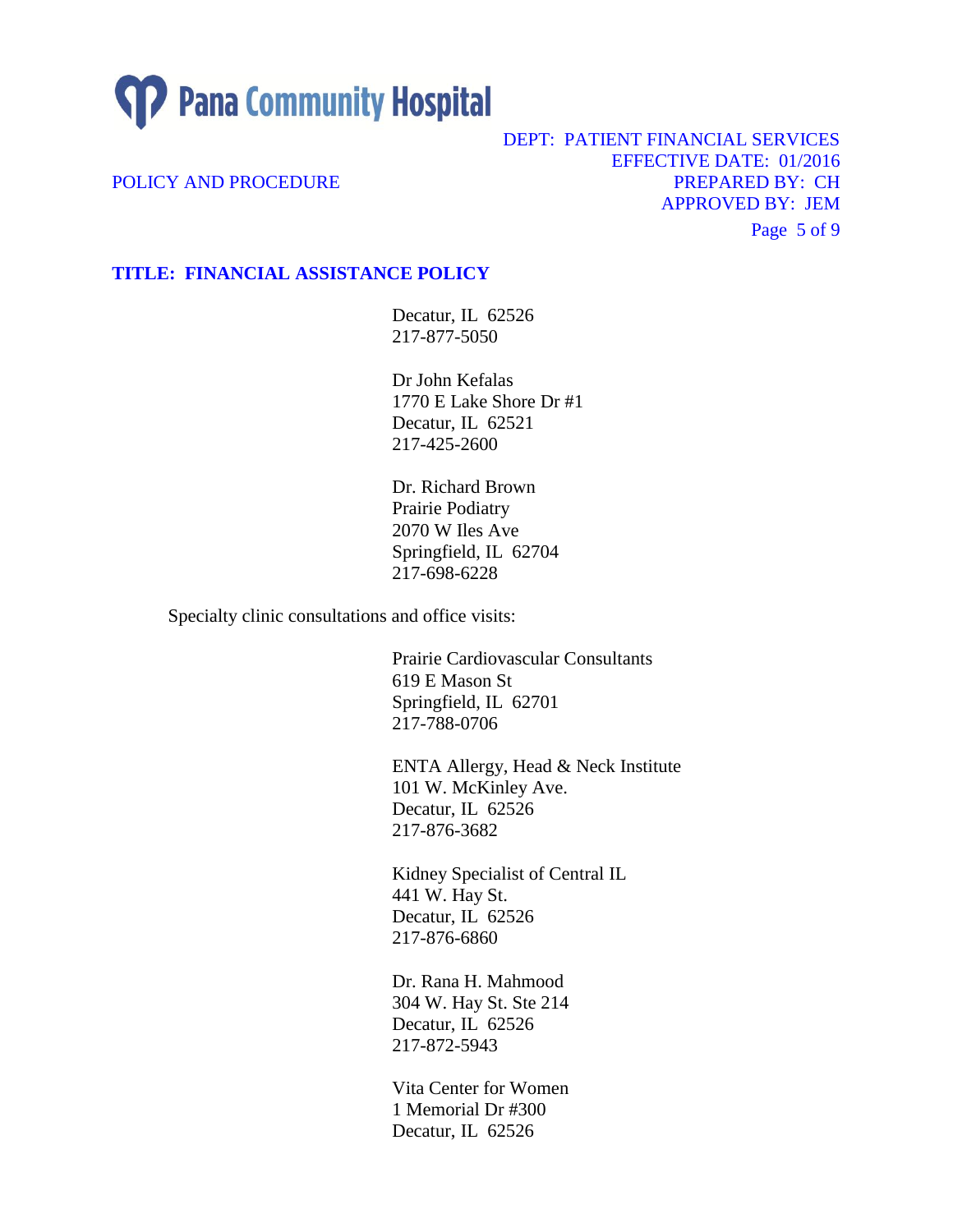

DEPT: PATIENT FINANCIAL SERVICES EFFECTIVE DATE: 01/2016 POLICY AND PROCEDURE **POLICY AND PROCEDURE** APPROVED BY: JEM Page 6 of 9

### **TITLE: FINANCIAL ASSISTANCE POLICY**

217-872-2400

Cancer Care Specialist of Central IL 210 W McKinley Ave, Ste 1 Decatur, IL 62526 217-876-6600

Crossroads Cancer Center 905 Medical Park Dr Effingham, IL 62401 217-342-2066

Center for Sight of Central IL 304 W Hay Ste #311 Decatur, IL 62526 217-877-5050

Dr John Kefalas 1770 E Lake Shore Dr #1 Decatur, IL 62521 217-425-2600

Prairie Podiatry 2070 W Iles Ave Springfield, IL 62704 217-698-6228

Springfield Clinic Taylorville 600 N Main St. Taylorville, IL 62568 217-287-8855

#### **APPEALS PROCESS**

Should the patient or responsible party not agree with the eligibility determination, he/she may submit a written request to the Chief Financial Officer who will review the application and initial determination.

Mail appeal request to: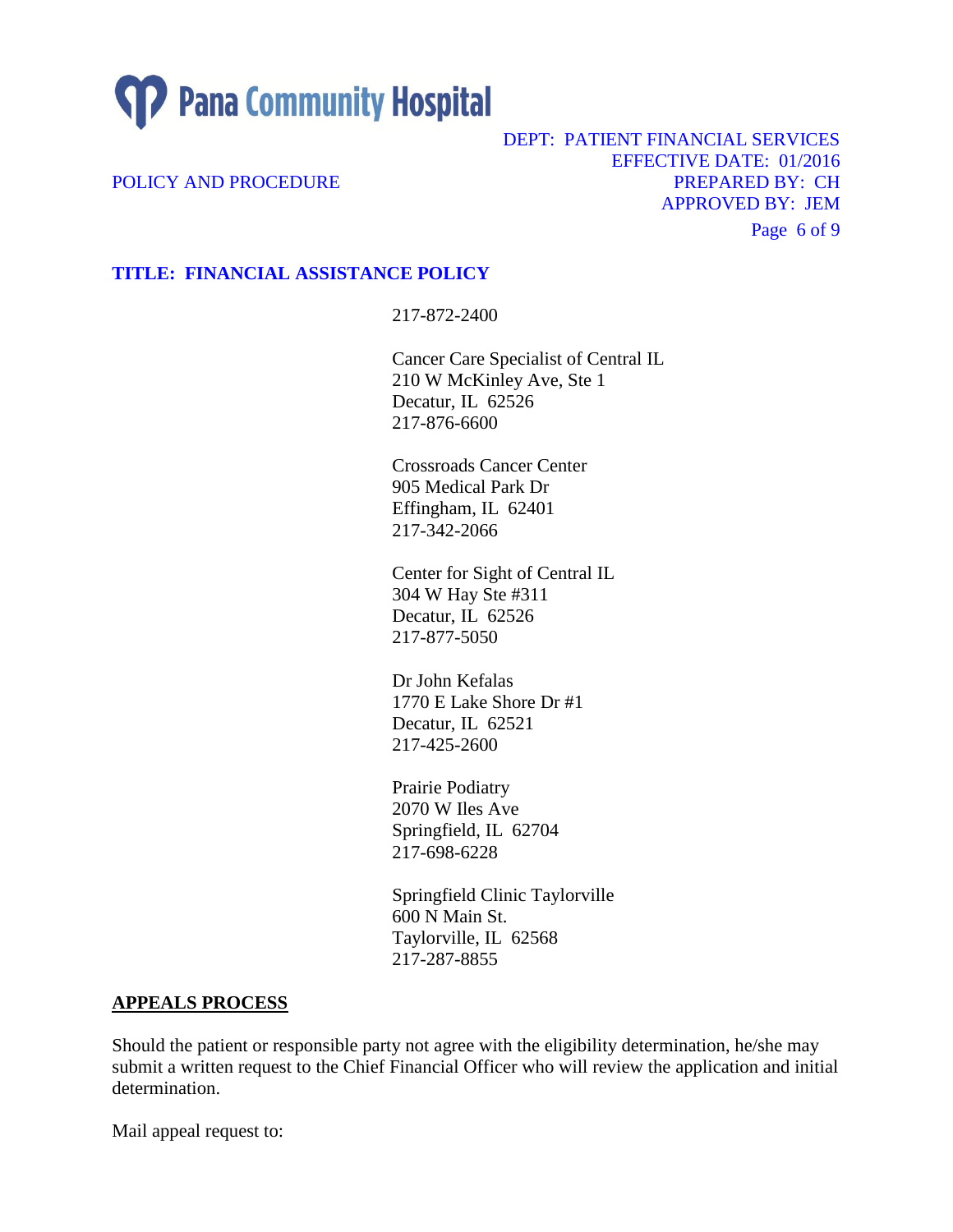

DEPT: PATIENT FINANCIAL SERVICES EFFECTIVE DATE: 01/2016 POLICY AND PROCEDURE **POLICY AND PROCEDURE** APPROVED BY: JEM Page 7 of 9

# **TITLE: FINANCIAL ASSISTANCE POLICY**

Pana Community Hospital Chief Financial Officer 101 E Ninth Pana IL 62557

### **AMOUNTS GENERALLY BILLED**

Amounts charged for emergency and medically necessary services to patients eligible for Financial Assistance will not be more than the amount generally billed to individuals with insurance covering such care.

All applications for Financial Assistance that are approved are discounted at 100% of charges.

### **COLLECTION EFFORTS**

Applications that are approved are discounted at 100%. Collection efforts are suspended at the time the application is received and collection efforts cease at the time the application is approved. Normal collection efforts will proceed in the event the application is denied or abandoned due to insufficient proof of income or patient's incooperation.

Pana Community Hospital will not engage in extraordinary collection actions before it makes a reasonable effort to determine whether a patient is eligible for Financial Assistance under this policy.

### **EMERGENCY SERVICES/EQUAL OPPORTUNITY**

All patients will be treated equitably, with dignity, respect, and compassion. Evaluation and treatment of every patient will be based upon clinical judgment and sound medical policy, regardless of the financial status of the patient. In emergency care situations, the registration clerk will evaluate possible payment alternatives after medical care and any necessary evaluation and treatment have been rendered per the Emergency Treatment Active Labor Act. Emergency admission, treatment, screening and/or stabilization services will not be delayed or denied due to coverage or payment ability.

### **COMMUNICATION/PUBLICATION**

Pana Community Hospital will have a means of communicating the availability of the Financial Assistance Program to all patient. Forms of communicating the program guidelines to the patients and public include, but are not limited to: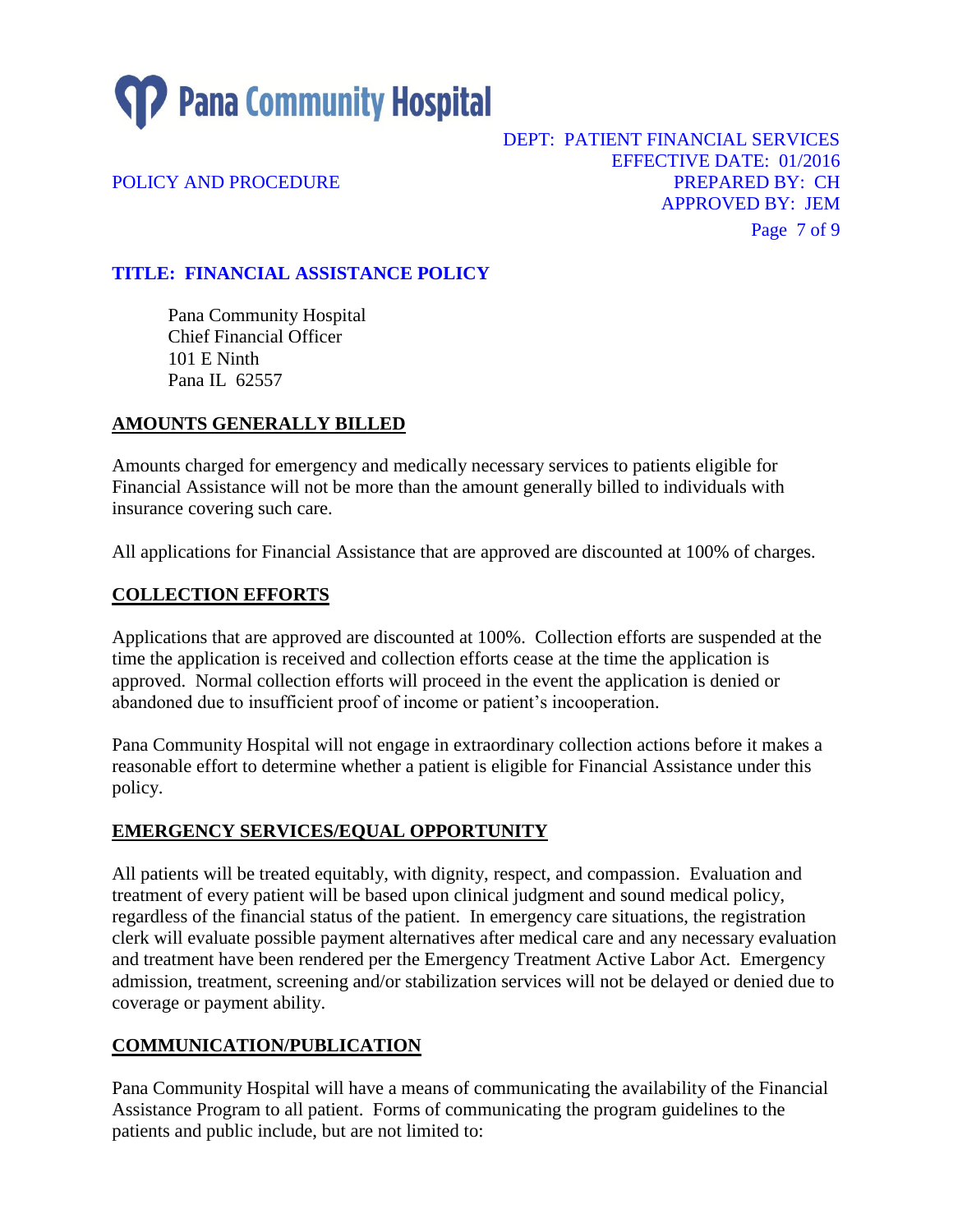**TP** Pana Community Hospital

DEPT: PATIENT FINANCIAL SERVICES EFFECTIVE DATE: 01/2016 POLICY AND PROCEDURE **POLICY AND PROCEDURE** APPROVED BY: JEM Page 8 of 9

**TITLE: FINANCIAL ASSISTANCE POLICY** 

- Signage within the facility
- Brochures and applications and Plain Language summary placed in prominent patient locations throughout the facility.
- Plain Language Summary, Application, and Financial Assistance Policy available on the hospital website
- Staff designated for financial assistance questions in the patient registration, patient accounts, and social services departments.
- Plain Language Summary used as Statement inserts that explain the availability of Financial Assistance at Pana Community Hospital

### **PATIENT RESPONSIBILITIES**

- The patient (or responsible party) must request financial assistance from the hospital.
- The patient (or responsible party) must cooperate with the hospital in providing information regarding third party coverage. If the hospital finds that there is a reasonable basis to believe that the patient may qualify for such assistance, the patient must cooperate in applying for third party coverage that may be available to pay for the patient's medically necessary care, including coverage from a health insurer, a health care service plan, Medicare, Medicaid, KidCare, FamilyCare, automobile insurance, liability insurance, worker's compensation, or other insurance.
- The patient (or responsible party) must provide the hospital with financial and other information requested by the hospital to determine eligibility for Financial Assistance through the hospital.

### **HOSPITAL RESPONSIBILITIES**

 The hospital will designate staff members in the registration, patient accounts, and social services departments that are knowledgeable in the Financial Assistance process to assist patients in the application process. All other staff members will be able to direct such inquiries to the appropriate department or staff member for assistance.